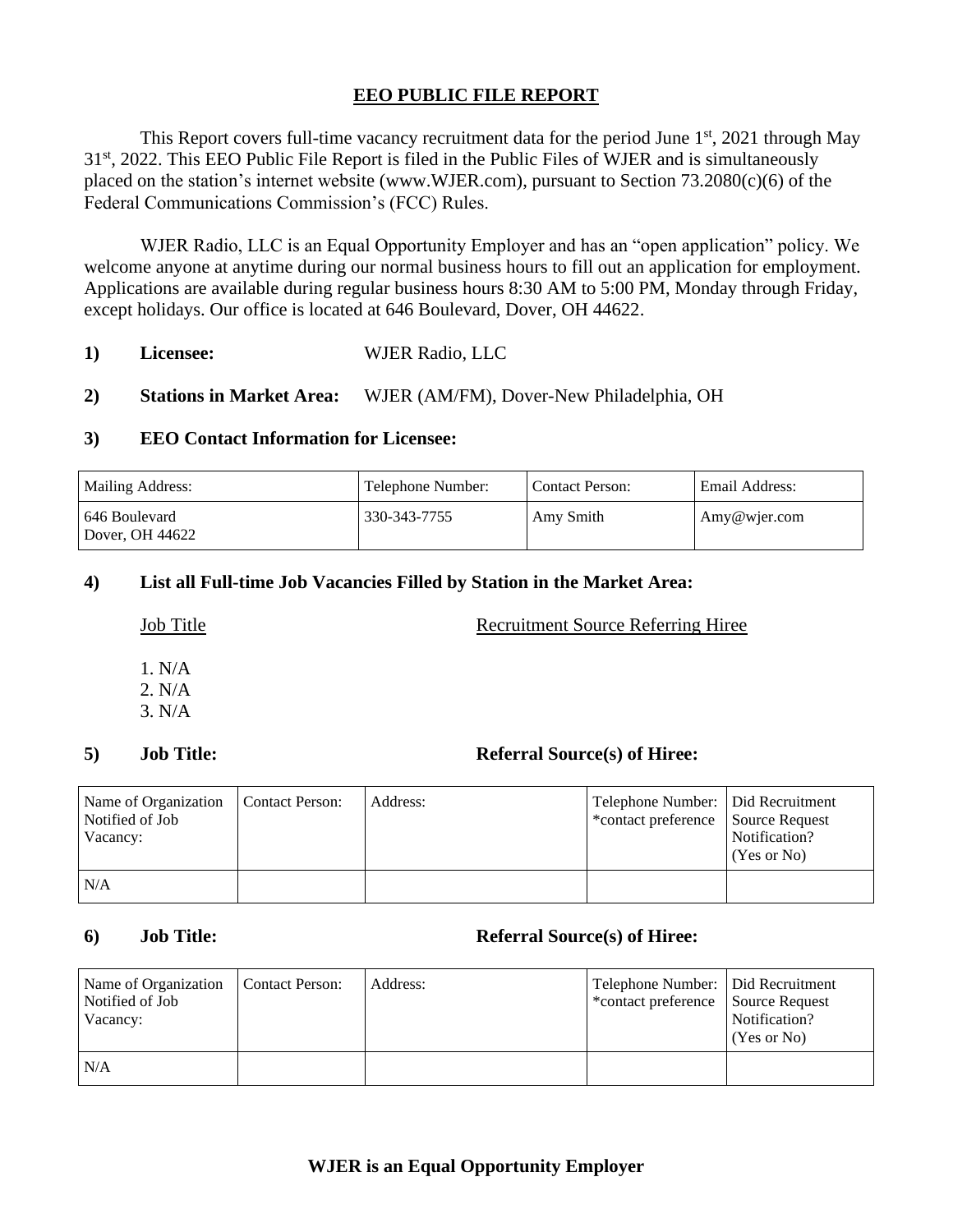| Name of Organization<br>Notified of Job<br>Vacancy: | Contact Person: | Address: | Telephone Number:   Did Recruitment<br>*contact preference Source Request | Notification?<br>(Yes or No) |
|-----------------------------------------------------|-----------------|----------|---------------------------------------------------------------------------|------------------------------|
| N/A                                                 |                 |          |                                                                           |                              |

**8) Total # of Interviewees Referred by Each Source:** For the period from June 1<sup>st</sup>, 2019 through May 31<sup>st</sup>, 2020, the Licensees interviewed **NO** interviewees for full-time job vacancies. These Interviewees were referred by the following sources:

|     | <b>Recruitment Source</b>          | <b>Total Number of Interviewees Referred</b> |
|-----|------------------------------------|----------------------------------------------|
| (1) | <b>On-Air Radio Advertisements</b> | 0                                            |
| (2) | Referrals                          |                                              |
| (3) | <b>Internal Promotions</b>         | $\theta$                                     |
| (4) | Internal Bulletin Board Posting    |                                              |
| (5) | <b>Stations Website</b>            | $\theta$                                     |
| (6) | Walk-ins                           | 0                                            |

# **9) Supplemental Recruitment Measures:**

# **(a) Job Fairs**

| Description of Supplemental Recruitment Measure:                                                                                                                                                                                                                                                                                                                                                                                                                                                                                                                                                                                                                                                                           | Date:                               | Personnel Involved: (Position)                                                                                                                  |
|----------------------------------------------------------------------------------------------------------------------------------------------------------------------------------------------------------------------------------------------------------------------------------------------------------------------------------------------------------------------------------------------------------------------------------------------------------------------------------------------------------------------------------------------------------------------------------------------------------------------------------------------------------------------------------------------------------------------------|-------------------------------------|-------------------------------------------------------------------------------------------------------------------------------------------------|
| Thursday, October 14th, 2021 WJER co-sponsored a<br>drive-thru job fair with OhioMeansJobs Tuscarawas<br>County, Goodwill Industries, the Tuscarawas<br>County Chamber of Commerce, and U.S.<br>Congressman Bob Gibbs. The job fair featured<br>employers with applications and many job seekers<br>driving through to collect those of interest. WJER<br>Radio promoted the job fair for three weeks prior to<br>the event. WJER made available applications for<br>part time positions and internships at the station to<br>job fair attendees. Our pre-promotion took the form<br>of radio, print, and digital announcements. It was<br>also a featured story on WJER's news throughout<br>the day as well as WJER.com. | Friday, May 10 <sup>th</sup> , 2021 | Mandy Garver – Sales Manager<br>Ryan Pastircak - Announcer<br>Michele Spring - Announcer<br>Carrie Williams - Admin Assistant<br>Amy Smith - GM |

# **(b) General Outreach Efforts**

| Description of Supplemental Recruitment Measure: | Date | Personnel Involved: (Position) |
|--------------------------------------------------|------|--------------------------------|
|--------------------------------------------------|------|--------------------------------|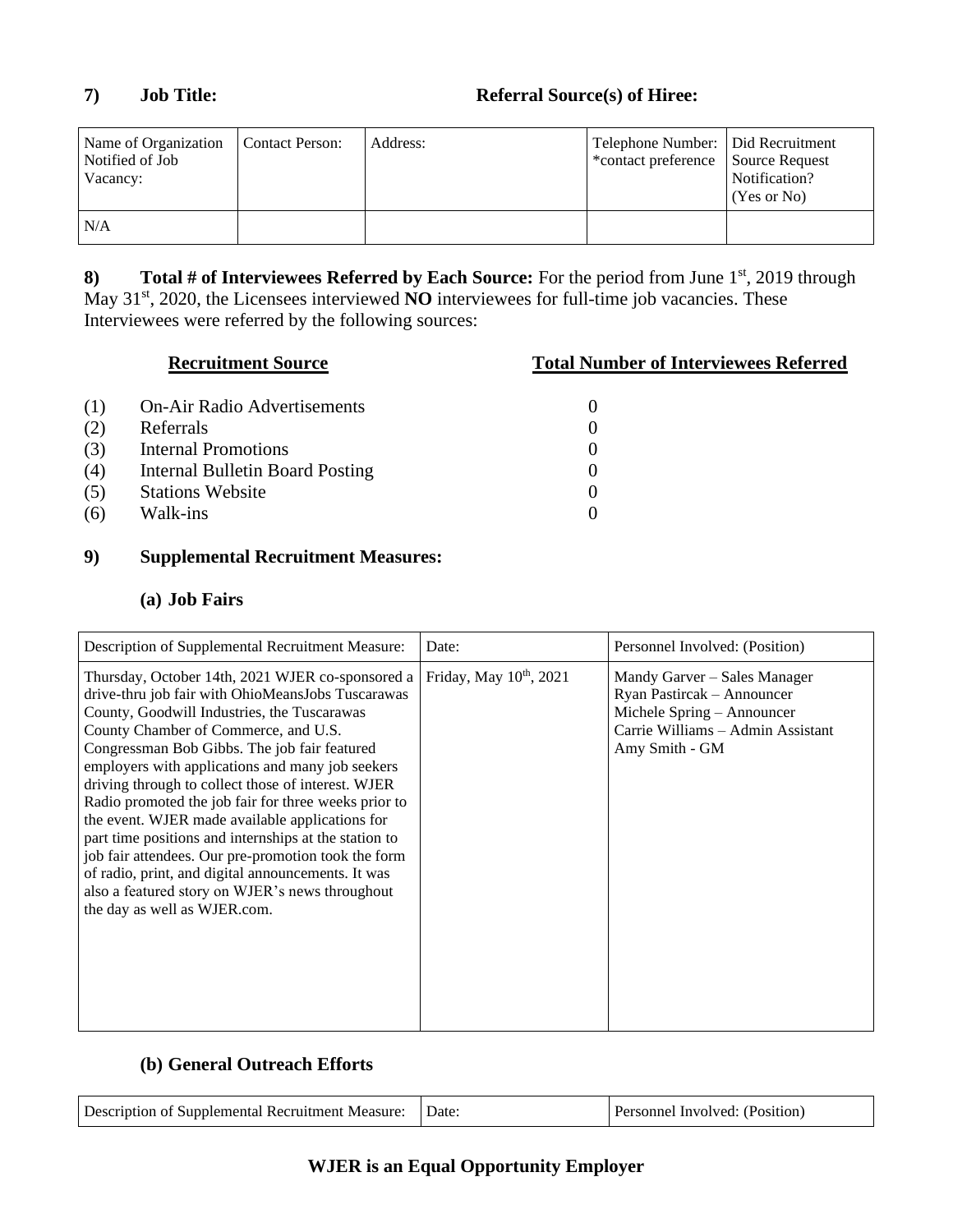| WJER Radio maintains a close working relationship<br>with OhioMeansJobs to give area employers and    | (Weekly)  | Amy Smith - General Manager<br>Mandy Garver - Sales Manager |
|-------------------------------------------------------------------------------------------------------|-----------|-------------------------------------------------------------|
| educational institutions the opportunity to recruit                                                   |           | Kelly Kyle - Announcer                                      |
| potential job applicants and provide answers to                                                       |           |                                                             |
| questions regarding specific available job                                                            |           |                                                             |
| opportunities. Amy Miller of OhioMeansJobs called                                                     |           |                                                             |
| the WJER studio every Monday at 3:15 p.m. to                                                          |           |                                                             |
| discuss the "Hot Job of the Week," which highlights                                                   |           |                                                             |
| an available job opportunity in our area and<br>promotes general employment opportunities and         |           |                                                             |
| services available to area residents. The "Hot Job" is                                                |           |                                                             |
| also posted on the homepage of our website,                                                           |           |                                                             |
| www.WJER.com, where it remains available for                                                          |           |                                                             |
| easy public reference for a full week until it is                                                     |           |                                                             |
| updated with the next "Hot Job of the Week." WJER                                                     |           |                                                             |
| is an Equal Opportunity Employer and coordinates                                                      |           |                                                             |
| this regular feature as part of our ongoing Equal                                                     |           |                                                             |
| Opportunity program to reach as wide and diverse                                                      |           |                                                             |
| populations of our market service area as possible.                                                   |           |                                                             |
| During the segment we offer tips for successful<br>resumes and interviews for positions, including an |           |                                                             |
| invitation to bring resumes to WJER for any                                                           | (Ongoing) |                                                             |
| openings that may become available.                                                                   |           |                                                             |
|                                                                                                       |           |                                                             |
| WJER Radio is committed to promoting awareness                                                        |           |                                                             |
| of career opportunities in radio broadcasting and the                                                 |           |                                                             |
| recruitment of candidates for job opportunities when                                                  |           |                                                             |
| positions become available at our station. We<br>communicate with students interested in radio        |           |                                                             |
| broadcasting during Career Day programs at area                                                       |           |                                                             |
| high schools. We participate in mentoring programs                                                    |           |                                                             |
| when educational institutions ask us to host a student                                                |           |                                                             |
| who is interested in radio broadcasting. We do our                                                    |           |                                                             |
| best to accommodate as many of those individuals as                                                   |           |                                                             |
| possible from various area educational institutions.                                                  |           |                                                             |
| Additionally, we maintain close relationships with                                                    |           |                                                             |
| Kent State University Tuscarawas, Kent State Main,                                                    |           |                                                             |
| and the University of Akron, by either hosting or                                                     |           |                                                             |
| presenting programs to students interested in<br>broadcasting careers. When we have job               |           |                                                             |
| opportunities, we notify those schools along with                                                     |           |                                                             |
| other institutions of higher education within our                                                     |           |                                                             |
| region of the state. 2021 reduced some of these                                                       |           |                                                             |
| typical efforts due to Covid protocol, however.                                                       |           |                                                             |
|                                                                                                       | (Ongoing) |                                                             |
| WJER works closely with community groups and                                                          |           |                                                             |
| organizations to promote their equal opportunity                                                      |           |                                                             |
| initiatives within our community, and they assist us                                                  |           |                                                             |
| with forwarding our efforts as an Equal Opportunity<br>Employer. We maintain regular contact with the |           |                                                             |
| American Association of University Women and the                                                      |           |                                                             |
| Minority Employment Readiness Committee                                                               |           |                                                             |
| (MERC), which keeps us aware of issues of concern                                                     |           |                                                             |
| to women and minorities as well as helping us                                                         |           |                                                             |
| maintain an avenue for potential job applicants. Our                                                  | (Ongoing) |                                                             |
| AE Hannah Hartman is a member of the Ohio                                                             |           |                                                             |
| Association of Broadcasters Diversity, Equity and                                                     |           |                                                             |
| Inclusion Committee, making available internship                                                      |           |                                                             |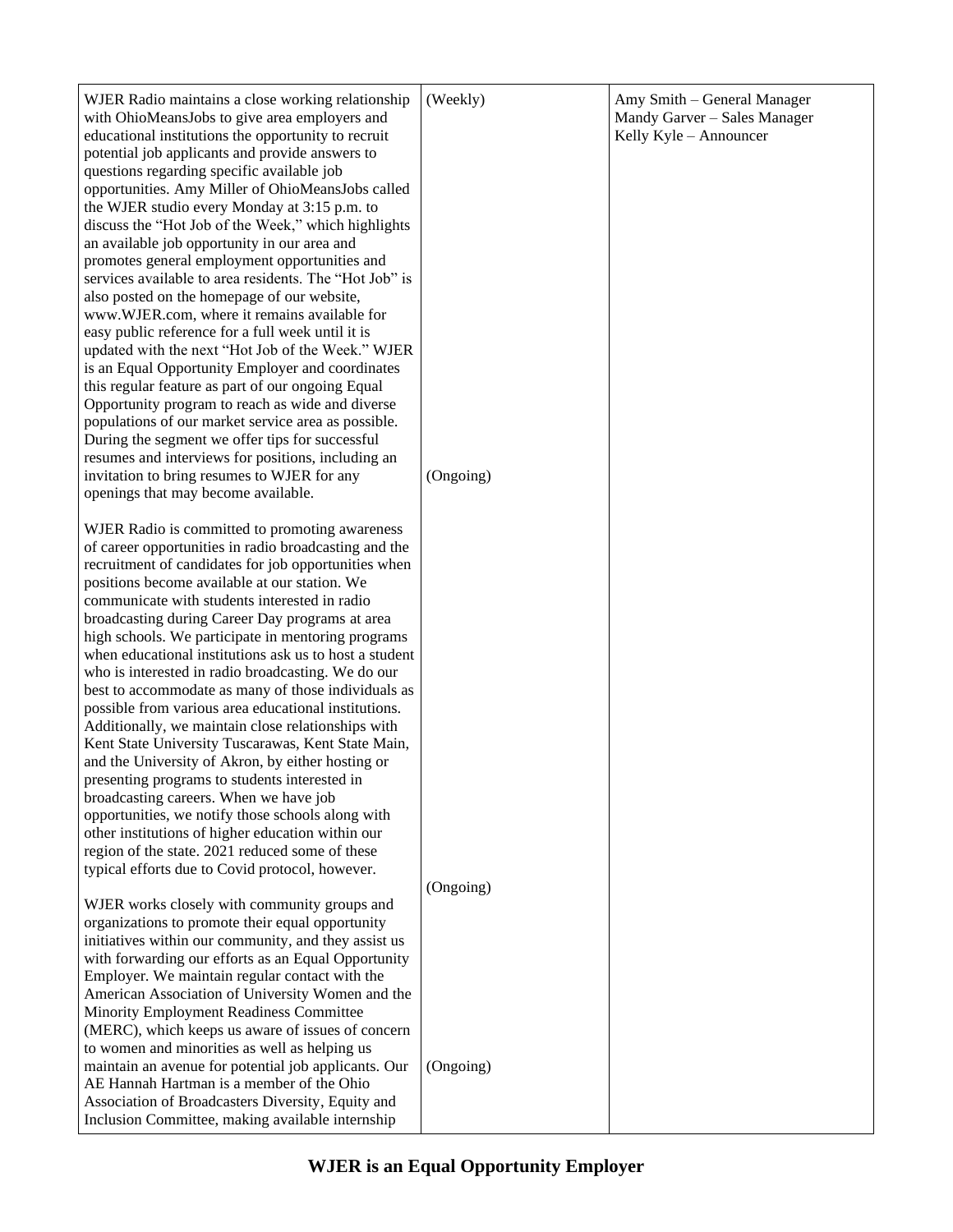| grants for underserved populations interested in<br>broadcasting as well as webinars for broadcasters to<br>further their education in DE&I when hiring and<br>retaining diverse employees.                                                                                                                                                                                                                                  |  |
|------------------------------------------------------------------------------------------------------------------------------------------------------------------------------------------------------------------------------------------------------------------------------------------------------------------------------------------------------------------------------------------------------------------------------|--|
| When job opportunities become available at our<br>station, we contact area high schools, institutions of<br>higher education, and community groups to<br>advertise those opportunities using regional daily<br>and weekly newspaper classifieds. We also promote<br>the openings on our station and list them on our<br>website. The job opening is also listed with the Ohio<br>Association of Broadcasters and trade pubs. |  |

# **(c) Participation in Events**

| Description of Supplemental Recruitment Measure:                                                                                                                                                                                                                                                                                                                                                                                                                                                           | Date:                                                                                                                                                                                                                             | Personnel Involved: (Position)                                                                   |
|------------------------------------------------------------------------------------------------------------------------------------------------------------------------------------------------------------------------------------------------------------------------------------------------------------------------------------------------------------------------------------------------------------------------------------------------------------------------------------------------------------|-----------------------------------------------------------------------------------------------------------------------------------------------------------------------------------------------------------------------------------|--------------------------------------------------------------------------------------------------|
| WJER partners with area high schools and colleges<br>to host students during their internship programs.<br>They are students who are interested in pursuing<br>careers in radio journalism and audio production.<br>The programs vary in length, during which time the<br>students have opportunities to shadow news<br>reporters and other staff as well as complete hands-<br>on, supervised tasks. Some schools mandate students<br>complete specific guidelines as part of graduation<br>requirements. | Various dates $-2021$ was<br>unavailable due to Covid.<br>Student shadow program<br>was held virtually in April<br>of 2022 by opening Q&A<br>up to students to address<br>our staff with questions<br>about broadcasting careers. | Amy Smith – General Manager<br>Hannah Hartman - Community<br>Relations & Special Events Director |
| General Manager Amy Smith participated in a Zoom<br>interview for Conotton Valley High School's<br>Communications and broadcasting class. Instructor<br>Shanna Burky discussed with Smith how students<br>could best prepare for a career in broadcasting and<br>what the management side of the business entails.<br>Smith invited interested students to contact her with<br>questions or for possible shadow/internship<br>opportunities.                                                               | October 2021                                                                                                                                                                                                                      | Amy Smith, General Manager                                                                       |
| WJER supplied Conotton Valley High School's<br>Communications and Broadcasting class with<br>examples of station liners, IDs and jingles as part of<br>an exercise in which they worked on their own<br>creative content, helping to inspire young talent to<br>pursue careers in broadcasting.                                                                                                                                                                                                            | December 2021                                                                                                                                                                                                                     | Amy Smith, General Manager                                                                       |

# **(d) Training Management Personnel**

| Description of Supplemental Recruitment Measure:          | Date:                       | Personnel Involved: (Position)                                     |
|-----------------------------------------------------------|-----------------------------|--------------------------------------------------------------------|
| Various OAB sponsored webinars<br>NAB Conference Sessions | Monthly<br>April 22-27 2022 | Amy Smith, GM<br>Amy Smith, GM. Mandy Garver Sales<br>Mgr.         |
| OAB Diversity and Inclusion Committee                     | Monthly                     | Hannah Hartman, Community Events &<br><b>Relations Coordinator</b> |